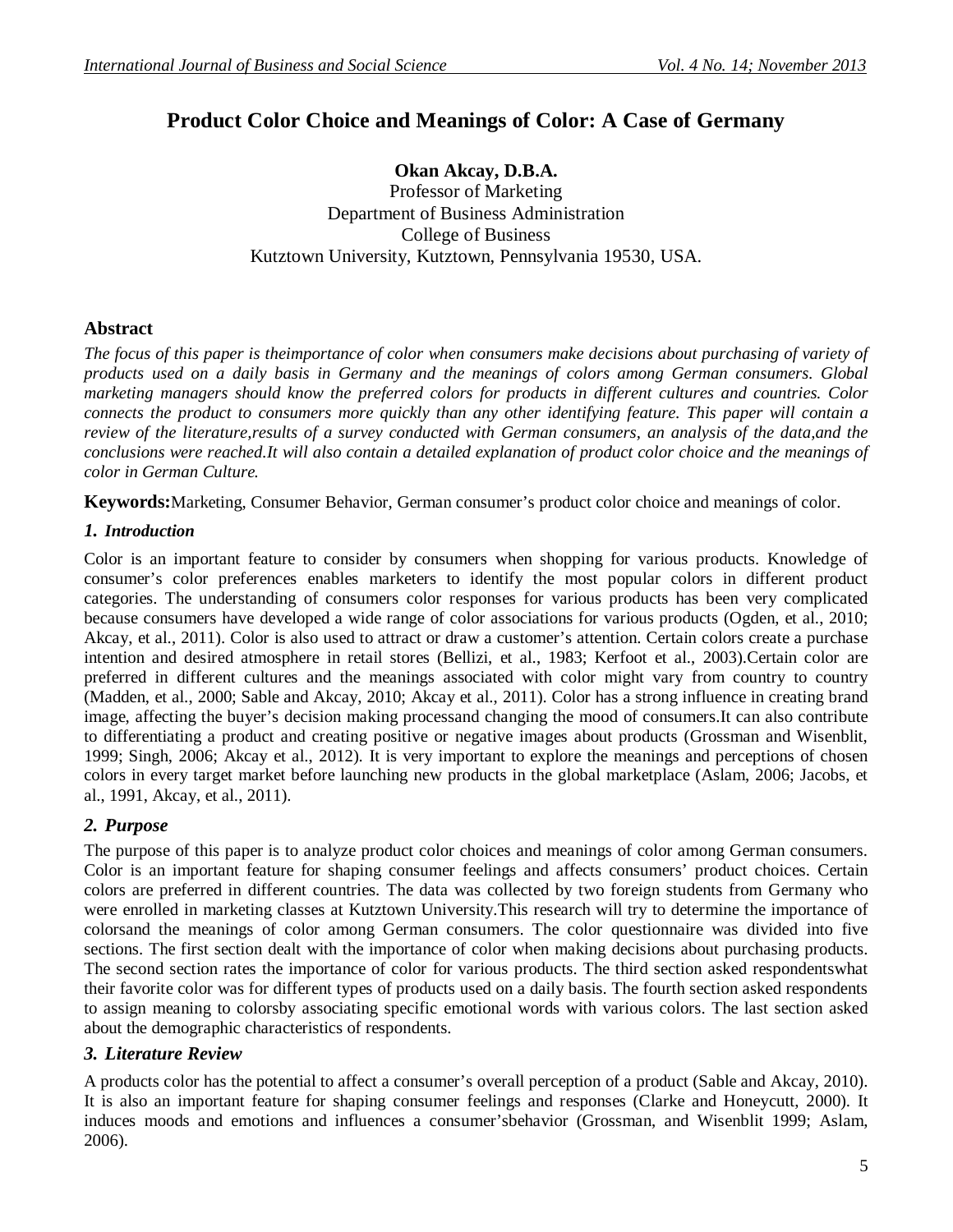Marketers know that product color influences a consumer's decision to purchase a product by up to about 62-90% and the decision is made within minutes of seeing it (Singh, 2006; Wagner, 1988; Akcay and Sun, 2013). Color connects the consumer to an object more quickly than any other identifying characteristic (Akcay and Sun, 2013). Color acts as a visual stimulus attracting consumers to touch and feel the product. It is an integral element of corporate marketing communication strategy (Clarke and Honeycutt, 2000; Akcay, et al., 2011). Color is more important for self-expressive products such as clothing and in utilitarian products such as computers (Ogden, et al., 2011; Akcay, et al., 2011). Promotion of products in the same color around the world may not be the best strategy because colors have different meanings and perceptions in different cultures (Wagner, 1988; Madden, et al., 2000; Akcay et al., 2011).According to Akcay et al., 2011, in China red is an appealing and lucky color; in India it is the color of purity. Around the world, blue is the most popular color and is considered a safe color.

White is the color preferred by intellectuals, such as medical professionals.In Japan it is associated with death while Eastern Cultures associate white with coldness and sterility. Black can be associated with death and morning but it is also considered sophisticated and elegant. Black is the number one choice for business attire and the number two choice for casual wear. Most government officials around the world use black transportations vehicles. Color is a very important factor in purchasing decisions for various products by different ethnic groups, genders and age groups (Funk and Ndubisi, 2006; Akcay, et al., 2012). Many studies have shownthat when considering color choice, the difference between genders is very significant. Women might be more color conscious and their color choices are more flexible and diverse than men. Women are more likely than men to have a favorite color and to prefer softer colors than men. Global marketing managers should know the preferred colorsin different countries and the importance of color in consumer's product choices. (Funk and Ndubisi, 2006; Akcay and Sun, 2013).

# *4. Methodology and Sample*

All of the respondents sampled speak and understand English. The questionnaire was printed inEnglish and delivered electronically. Forth four usable questionnaires were returned. The majority of respondents were between 18 and 25 years old (68.2%) and 20.5% were 26-30 years old. Therest of the respondents were over 30 years old (11.7%). More than half of the respondents59.1% were female and 40.9% were male. The respondents resided in rural areas (43.2%), urban areas (27.3%) and 29.5% were from suburbs. The education levels of respondents were as follow:43.2% have a bachelor's degree, 34.1% are currently attending college, 33.6% were high school graduates and 9.1% have a master's degree.

# *5. Research Results*

German consumers think that color is extremely important when they make decisions about purchasing products (20%). Close to half (48%) of the consumers think that color is very important when they make a decision about products. Only 25%of consumer thinks that color is somewhat important and 7% thought that color is not very important. Overall, 68% of German consumers think that color is a major consideration when making decisions about purchasing products. (Please see appendix figure 1 for details).

A scale of importance and favorite colors for 19 different consumer products yielded the following findings:

**Clothing:** A majority (95.4%) of German consumers ranked color for clothing purchases as extremely or very important. Only 4.5% of consumers think that color is somewhat important. Favorite colors for clothing are blue  $(29.5\%)$ , black  $(20.5\%)$  and gray  $(11.4\%)$ . Other favorite colors are red  $(9.1\%)$  and green  $(9.1\%)$ .

**Shoes or Sneakers:** Color as a product feature is extremely important for 52.3% of consumers and very important for 40.9%. Favorite colors are black (36.4%), brown (34.1%) and white (13.6%).

**Cell Phones:** Color is very important for 34.1% of consumers, somewhat important for 34.1% and not very important for 27.3%. Favorite colors for cell phones are black (63.6%), white (25%) and gray (6.8%).

**Backpacks and Hand Bags:** The majority of consumers (47.7%) rated color as very important and 22.7% rated color as somewhat important. Favorite colors are brown (38.6%) and black (36.4%). Red and blue each had ratings of 4.5%.

**IPods or MP3 Players:** Color is somewhat important for 31.8% and not important for 29.5% of consumers. 27.3% rated color as very important. Favorite colors are black (38.6%), white (15.9%) and gray (11.4%).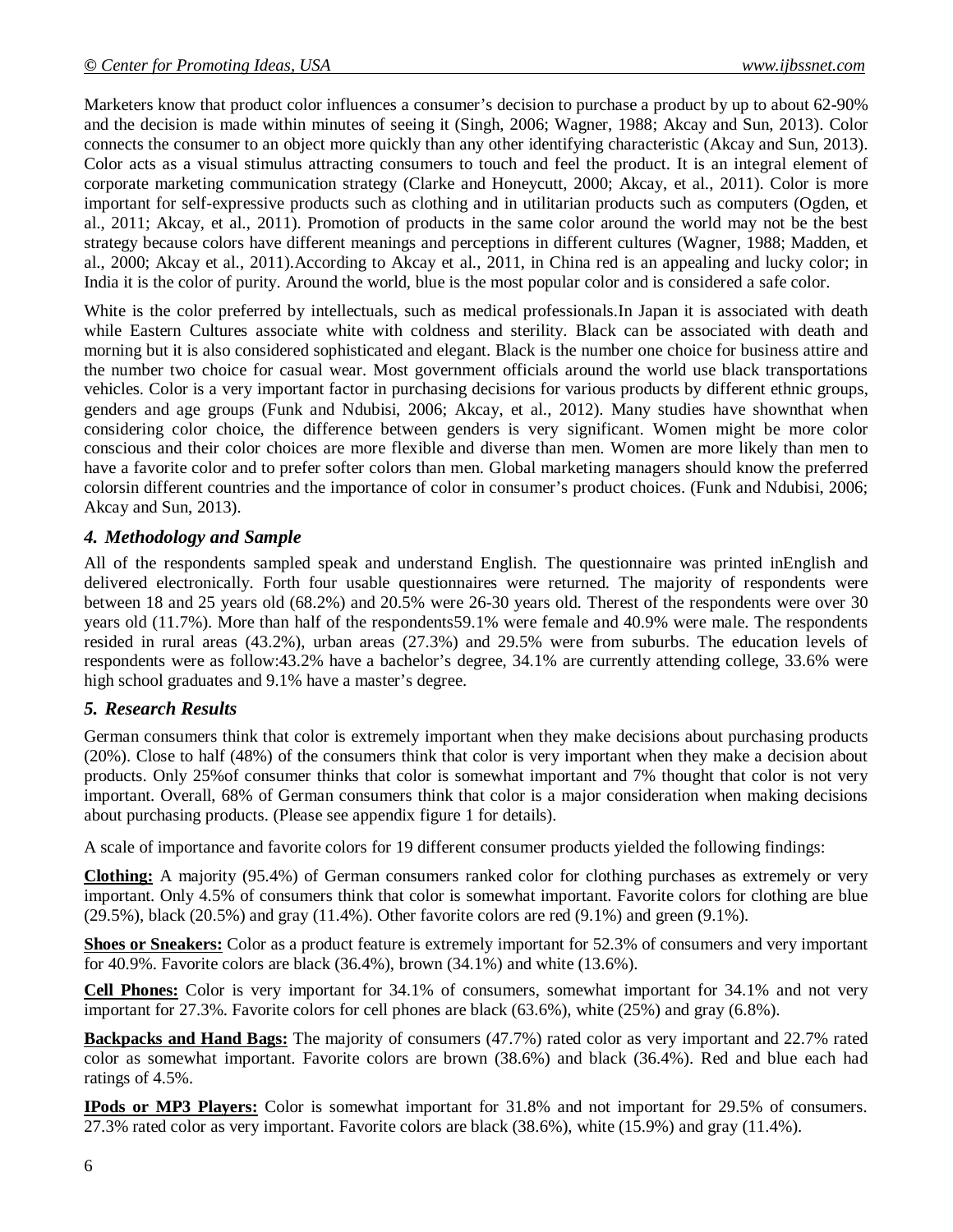**Computers (Laptop or Desktop):**47.7% of consumers believecolor is somewhat important for computers and for 25% think color is very important. Some consumers (22.7%) think that color is not very important. Favorite colors are black (38.6%), gray (27.3%) and white (15.9%).

**Game Systems (Play Station and X Box):** The majority of respondents rated color as not at all important (38.6%) ornot very important (36.4%). Some respondents rated color as somewhat important (18.2%). Favorite colors are black (56.8%), brown (20.5%) and white (11.4%).

**Watches:** Color is extremely important (34.1%), very important (52.3%) or somewhat important (11.4%) for consumers when buying watches. Favorite colors for watches are brown (25%), gray (22.7%),and black (13.6%) and white (11.4%).

**Digital Cameras:** When buying a digital camera, 36.4% of respondents said that color was important, 31.8% said it was not very important, and 15.9% said it was very important. Favorite colors for cameras are black (34.1%), gray (29.5%) and 20.5% prefer colors other than those listed.

**Hats:** Color is very important for 43.2%, extremely important for 27.3% and somewhat important for 18.2% when it comes to buying hats. Favorite colors are black (36.4%), brown (13.6%), gray (13.6%) and blue (11.4%).

**Umbrellas:** 31.8% of those surveyed responded that umbrella color is somewhat important, 29.5% said not very important 25% said not all important, 11.4% color was very important. Favorite colors are black (40.9%) and yellow (13.6%).Colors other than those listed in the survey were chosen by (13.6%).

**House Paint:** Respondents felt that colors for house paint are extremely important (52.3%), very important (34.1%) or somewhat important (13.6%). Favorite colors for house paint are white (63.6%) and yellow (11.4%). (9.1%) said that their favorite color was other than those listed in the survey.

**Candy:** Color of candy is not very important for 31.8% of respondents, not at all important for (31.8%) and somewhat important for (31.6%). Favorite colors for candy are red (36.4%), brown (13.6%) and purple (13.6%).

**School Supplies (Pens, Pencils and File Folders):** Color is somewhat important (40.9%), not very important (40.9%) or not at all important (13.6%) for those surveyed. Favorite colors for these products are blue (15.9%), red (13.6%), gray (11.4%), black (9.1%), and orange (9.1%). 20.5 % prefer a different color than those listed in the survey.

**Beverages:** The majority of respondents (40.9%) rated the color of beverages as somewhat important, 29.5% said not at all important and 20.5% said not very important. The favorite colors for beverages are yellow (18.2%), white (13.2%),and red (6.8%) and blue (6.8%). Over (40%) responded that their favorite color is other than the colors listed in the survey.

**Toothbrushes:** Color is not very important for 34.1%, not at all important for 34.1% and somewhat important for (20.5%) when it comes to buying toothbrushes. Favorite colors are white (34.1%), blue (25%) or colors other than those listed in the survey (13.6%).

**Mouth Wash:** Color is not at all important for 50%, somewhat important for 27.3% and not very important for 15.9) of respondents. Favorite colors are blue (47.7%), white (15.9%) and green (15.9%). 13.6% chose a color other than those listed in the survey.

**Bathing Suits:** When it comes to purchasing bathing suits color is very important for 36.4%, extremely important for 27.3% and somewhat important for 18.2% of respondents. The favorite colors for bathing suits are blue (36.4%), white (11.4%), and red (9.1%) and black (9.1%).

**Sun Glasses:** Color is extremely important (29.5%) or very important (56.8%) when buying sun glasses. 13.6% of respondents rated it is somewhat important. The favorite colors for sun glasses are brown (45.5%) and black (45.5%). (Please see details in appendix figure 2 and 3).

The meanings of colorsvary across cultures and countries. Following are the findings forGerman consumer'smeanings of colorratedby more than 25% of respondents or the top five choices for each color.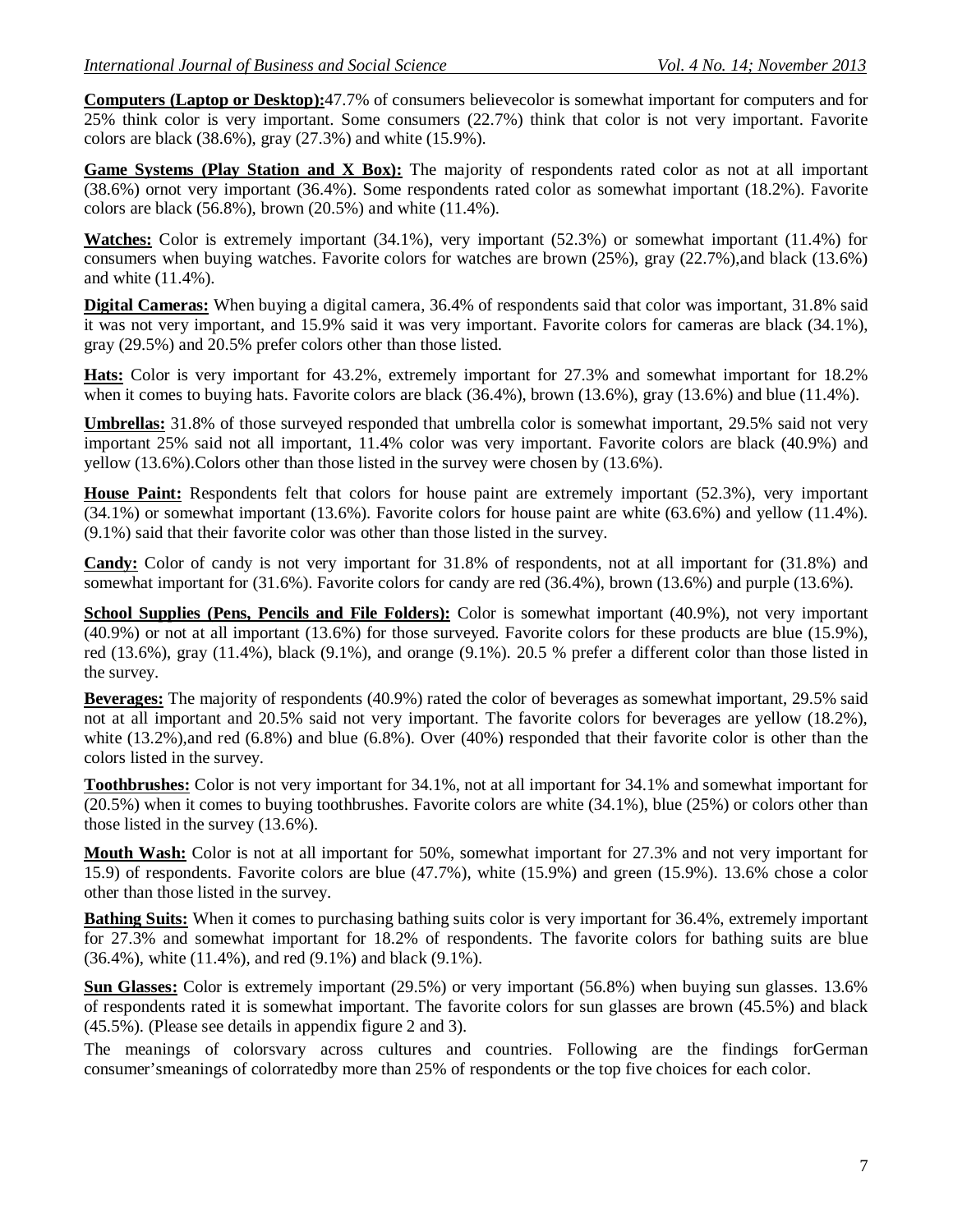| <b>RED</b>            | <b>GREEN</b>          |
|-----------------------|-----------------------|
| Love: 97.7%           | Nature: 90.9%         |
| Danger: 81.8%         | Good Luck: 70.5%      |
| Sexuality: 81.8%      | Earth: 56.8%          |
| Anger: 77.3%          | Optimism: 54.5%       |
| Aggression: 70.5%     | Hope: 54.5%           |
| Christmas: 70.5%      | Health: 52.3%         |
| Passion: 65.9%        | Safety/go: 47.7%      |
| Power: 63.6%          | Money: 43.2%          |
| Warmth: $54.5%$       | Renewal: 38.6%        |
| Caution: 54.5%        | Youth: 36.4%          |
| Evil: 38.6%           | Christmas: 34.1%      |
| Dishonesty: 25%       | Trust: 34.1%          |
| Betrayal: 25%         | Happiness: 34.        |
|                       | Reliability: 34.1%    |
| <b>BLUE</b>           | Fertility: 34.1%      |
| Masculinity: 45.5%    | Calm: 27.3%           |
| Trust: 36.6           | <b>Balance: 27.3%</b> |
| Calm: 36.4%           | Energy: 25%           |
| Security: 31.8%       | Futurism: 25%         |
| Earth: 31.8%          | <b>PURPLE</b>         |
| Reliability: 29.5%    | Spirituality: 31.8%   |
| Energy: 25%           | Passion: 27.3%        |
| Authority: 25%        | Jealousy: 25%         |
| <b>YELLOW</b>         | Happiness: 18.2%      |
| Joy: 40.9%            | Mystery: 18.2%        |
| Energy: 40.9%         | <b>BROWN</b>          |
| Sour: 40.9%           | Conservative: 29.5%   |
| Happiness: 38.6%      | Decay/Waste: 29.5%    |
| Jealousy: 31.8%       | Calm: 20.5%           |
| <b>Money: 25%</b>     | Modest: 20.5%         |
|                       | Nature: 18.2%         |
| <b>BLACK</b>          | <b>GRAY</b>           |
| Death: 68.2%          | Unhappiness: 27.3%    |
| Sadness: 52.3%        | Coward: 18.2%         |
| Evil: 52.3%           | Sadness: 18.2%        |
| Cruelty: 52.3%        | Conservative: 18.2%   |
| Authority: 45.5%      | Decay/Waste: 15.9%    |
| Mourning: 40.9%       | <b>ORANGE</b>         |
| Unhappiness: 40.9%    | Warmth: 27.3%         |
| Masculinity: 40.9%    | Energy: 22.7%         |
| Mystery: 36.4%        | Joy: 25%              |
| Aggression: 34.1%     | Happiness: 20.5%      |
| Elegance: 34.1%       | Youth: 15.9%          |
| Decay/Waste: 29.5%    | Inexpensive: 15.9%    |
| Conservative: 25%     |                       |
| Dishonesty: 25%       |                       |
| Arrogance: 25%        |                       |
| <b>WHITE</b>          |                       |
| Cleanness: 86.4%      |                       |
| Purity: 63.6%         |                       |
| Neutrality: 56.8%     |                       |
| Elegance: 40.9%       |                       |
| <b>Balance: 36.4%</b> |                       |
| Health: 36.4%         |                       |
| Calm: 34.1%           |                       |
| Intellect: 34.1%      |                       |
| Renewal: 34.1%        |                       |
| Order: 31.8%          |                       |
| Futurism: 29.5%       |                       |
| Christmas: 27.3%      |                       |

(Please see details of meanings of color in appendix figure 4).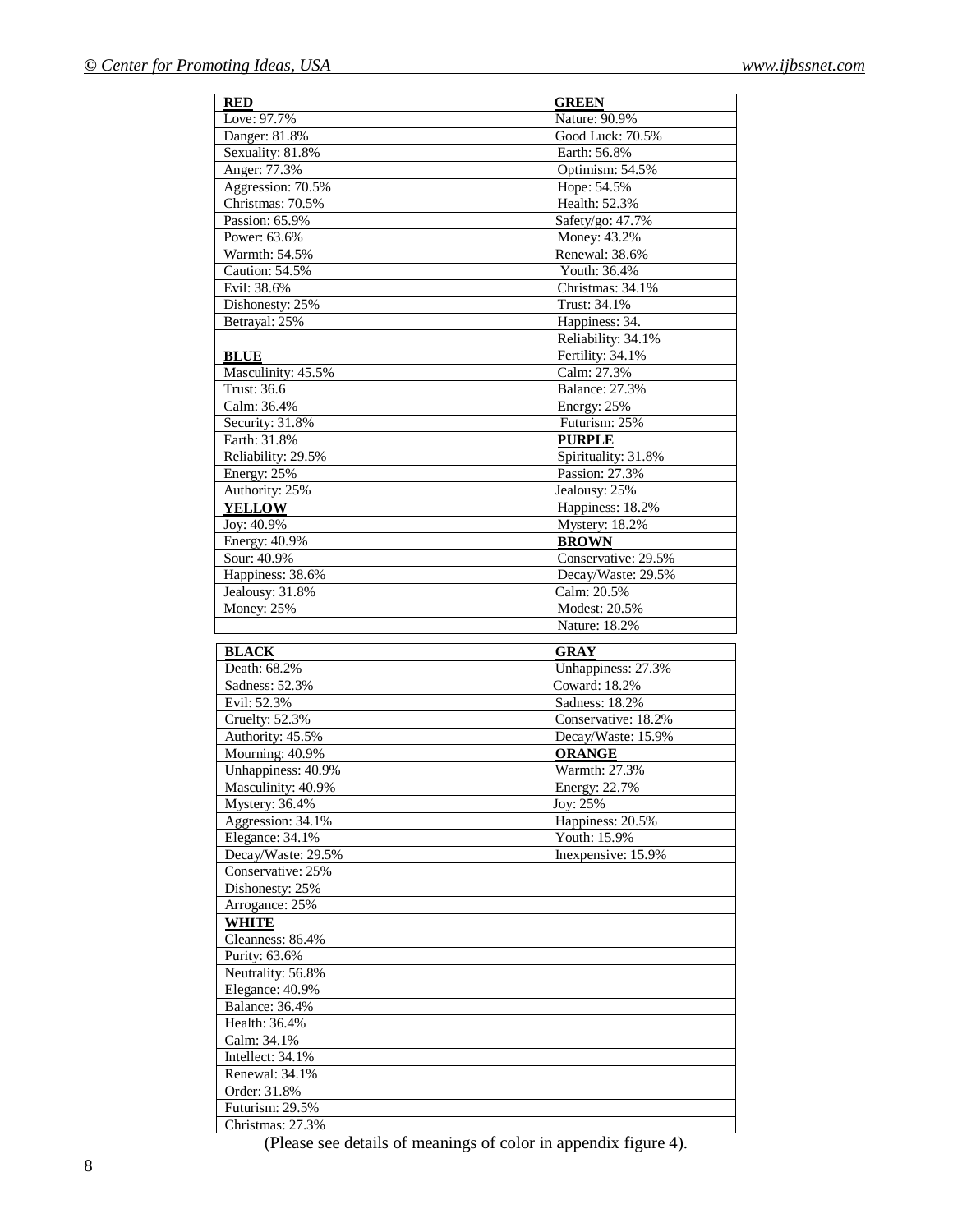## *6. Conclusion*

Overall, consumers believe that color is important for certaintypes of products. Color matters the most for selfexpressive products in Germany such as clothing, shoes or sneakers, backpacks or hand bags, watches, hats, house paint, bathing suits and sun glasses. When it comes to products used for functional purposes, (also called utilitarian products) such as computers, cell phones, digital cameras, game systems, umbrellas, school supplies, tooth brushes and mouth wash, color is not as important. Color is most important for products that we wear very often and use to express ourselves. We also spend more time considering and trying these types of products before a decision to purchase is made.

This research show that the majority of respondent have clear opinions about the meanings of colors like red, blue, green, black and white.The meanings of color such as purple, brown, gray and orange are less clear.

The following observations were made after a review of the literature and analysis of the survey questionnaires:

- 1. Consumer considers color to be a very important feature when making purchasing decision for various products.
- 2. The degree of importance of color varies according to product type.
- 3. Color is a very important factor in purchasing self-expressive products
- 4. Color is not a very important factor when purchasing utilitarian products
- 5. The meaning of different colors is diverse across cultures and countries
- 6. A consumer's favorite color choice varies with the product type.

### *Acknowledgement*

I would like to thank David Lorenz and Maria Hinz for helping me to collect the data online.

### *References*

- Akcay and Sun (2013), Cross-Cultural Analysis of Gender Difference in Product Color Choice in Global Markets, Journal of Business and Cultural Studies, Volume 7, pp.1-12.
- Akcay, O., Sable, P. and Dalgin, M. H., (2012), The Importance of Color in Product Choice among Young Hispanic, Caucasian and African-American Groups in the USA, International Journal of Business and Social Science, Volume 3, No. 6, Special Issue, pp. 1-6.
- Akcay, O., Dalgin, M. H. and Bhatnagar, Swati (2011), Perception of Color in Product Choice among College Students: A Cross-National Analysis of USA, India, China and Turkey, International Journal of Business and Social Science, Volume 2, No. 21, Special Issue, pp. 42-48.
- Aslam, M. (2006), Are You Selling the Right Colour? A Cross-Cultural Review of Colour as a Marketing Cue, Journal of Marketing Communications, 12 (1), pp. 15-30.
- Bellizzi, J., Crowley, A. E. and Hasty, R. W. (1983), The Effect of Color in Store Design, Journal of Retailing, Volume 59, Number 1, pp. 21-41.
- Clarke, I. and Honeycutt, E. D. (2000), Color Usage in International Business-to-Business Print Advertising, Industrial Marketing Management, (29), pp. 255-261.
- Funk, D. Ndubisi, N. O. (2006), Colour and Product Choice: A Study of Gender Roles, Management Research News, Volume 29, No. 12, pp. 41-52.
- Grossman, R. P. and Wisenblit, J. Z. (1999), What We Know about Consumers' Color Choice, Journal of Marketing Practice, 5 (3), pp. 78-90.
- Jacobs, L., Keown, C. and Worthley, R. (1991), Cross-Cultural Colour Comparisons: Global Marketers Beware! International Marketing Review, Volume 8, No 3, pp. 21-31.
- Kerfoot, S., Davies, B. and Ward, P. (2003), Visual Merchandising and the Creating of Discernible Retail Brand, International Journal of Retail and Distribution Management, Volume 31, Number 3, pp. 143-152.
- Madden, T. J., Hewett K. and Roth, M. S. (2000), Managing Images in Different Cultures: A Cross-National Study of Color Meanings and Preferences, Journal of International Marketing, 8 (4), pp. 90-107.
- Ogden, J. R., Ogden, T. D., Akcay, O., Sable, P. and Dalgin, M. H. (2010), Over the Rainbow The Impact of Color on Consumer Product Choice, Journal of Business and Behavioral Science, Volume 22, No 1, pp.62-74.
- Sable, P. and Akcay, O. (2010), Color: Cross Cultural Marketing Perspectives as to What Governs Our Response to It, Proceedings of ASBBS, 17 (1), pp. 950-950.
- Singh, S. (2006), Impact of Color on Marketing Management Decision, Volume 44, No. 6, pp. 783-789.
- Wagner, C. (1988), The Wagner Color Response Report, Revised Edition, The Wagner Instate for Color Research, pp. 29-95.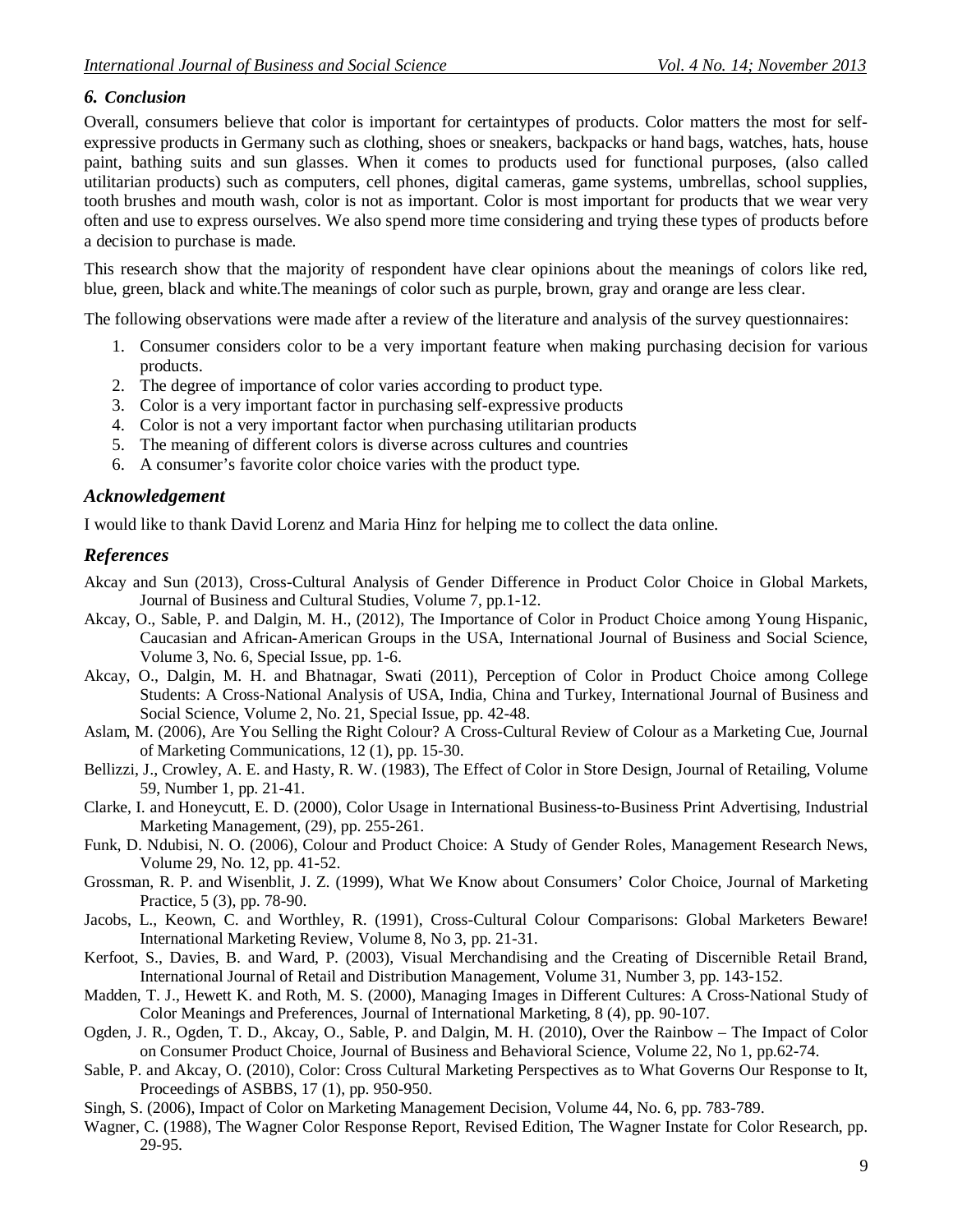## **Appendix**

# **Figure 1: how important is color for you when you make a decision about purchasing products?**

|                            | <b>Percentage</b> |
|----------------------------|-------------------|
| <b>Extremely important</b> | 20%               |
| <b>Very important</b>      | 48%               |
| <b>Somewhat important</b>  | 25%               |
| Not very important         | 7%                |
| Not at all important       | 0%                |
| <b>Total</b>               | 100%              |



## **Figure 2: please rate the importance of color for the following products using the scale below.**

|                                         | Extremely | Very      | Somewhat  | <b>Not</b><br>very | all<br><b>Not</b><br>at |
|-----------------------------------------|-----------|-----------|-----------|--------------------|-------------------------|
|                                         | important | important | important | important          | important               |
| Clothing                                | 56.8%     | 38.6%     | 4.5%      | $0.0\%$            | $0.0\%$                 |
| Shoes or sneakers                       | 52.3%     | 40.9%     | 6.8%      | $0.0\%$            | 0.0%                    |
| Cell phone                              | 2.3%      | 34.1%     | 34.1%     | 27.3%              | 2.3%                    |
| Backpack or Hand bags                   | 22.7%     | 47.7%     | 22.7%     | 6.8%               | $0.0\%$                 |
| IPod or MP3 Player                      | 4.5%      | 27.3%     | 31.8%     | 29.5%              | 6.8%                    |
| Computer; laptop or desktop             | 2.3%      | 25.0%     | 47.7%     | 22.7%              | 2.3%                    |
| Game systems; play station and Xbox     | 2.3%      | 4.5%      | 18.2%     | 36.4%              | 38.6%                   |
| Watch                                   | 34.1%     | 52.3%     | 11.4%     | 2.3%               | 0.0%                    |
| Digital Camera                          | 9.1%      | 15.9%     | 36.4%     | 31.8%              | 6.8%                    |
| Hat                                     | 27.3%     | 43.2%     | 18.2%     | 6.8%               | 4.5%                    |
| Umbrella                                | 2.3%      | 11.4%     | 31.8%     | 29.5%              | 25.0%                   |
| Paint for house                         | 52.3%     | 34.1%     | 13.6%     | $0.0\%$            | $0.0\%$                 |
| Candy                                   | $0.0\%$   | 4.5%      | 31.8%     | 31.8%              | 31.8%                   |
| School supplies; pens, pencils and file |           |           |           |                    |                         |
| folders                                 | $0.0\%$   | 4.5%      | 40.9%     | 40.9%              | 13.6%                   |
| <b>Beverages</b>                        | 4.5%      | 4.5%      | 40.9%     | 20.5%              | 29.5%                   |
| Toothbrush                              | 2.3%      | 9.1%      | 20.5%     | 34.1%              | 34.1%                   |
| Mouth wash                              | 2.3%      | 4.5%      | 27.3%     | 15.9%              | 50.0%                   |
| <b>Bathing</b> suits                    | 27.3%     | 36.4%     | 18.2%     | 4.5%               | 13.6%                   |
| Sun glasses                             | 29.5%     | 56.8%     | 13.6%     | $0.0\%$            | $0.0\%$                 |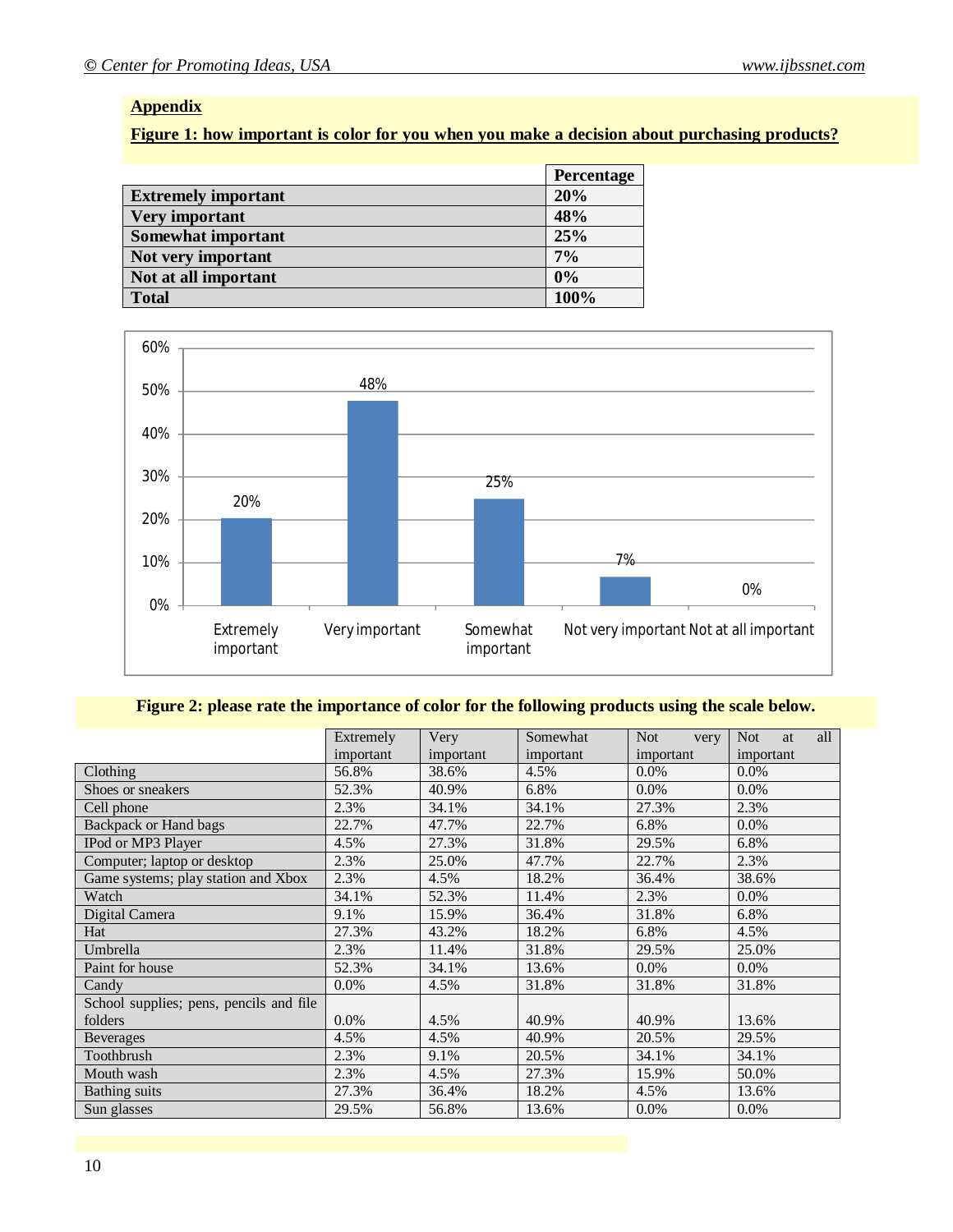|                           |       |       | Yello |       |       |              |       |              | Orang       | Purpl |       |
|---------------------------|-------|-------|-------|-------|-------|--------------|-------|--------------|-------------|-------|-------|
|                           | Red   | Blue  | W     | White | Green | <b>Brown</b> | Gray  | <b>Black</b> | $\mathbf e$ | e     | Other |
| Clothing                  | 9.1%  | 29.5% | 0.0%  | 4.5%  | 9.1%  | 6.8%         | 11.4% | 20.5%        | 0.0%        | 2.3%  | 6.8%  |
| <b>Shoes</b><br><b>or</b> |       |       |       |       |       |              |       |              |             |       |       |
| sneakers                  | 0.0%  | 2.3%  | 0.0%  | 13.6% | 2.3%  | 34.1%        | 2.3%  | 36.4%        | 0.0%        | 0.0%  | 9.1%  |
| Cell phone                | 2.3%  | 0.0%  | 0.0%  | 25.0% | 0.0%  | 0.0%         | 6.8%  | 63.6%        | 0.0%        | 0.0%  | 2.3%  |
| Backpack or               |       |       |       |       |       |              |       |              |             |       |       |
| Hand bags                 | 4.5%  | 4.5%  | 0.0%  | 2.3%  | 2.3%  | 38.6%        | 6.8%  | 36.4%        | 0.0%        | 0.0%  | 4.5%  |
| iPod or MP3               |       |       |       |       |       |              |       |              |             |       |       |
| Player                    | 6.8%  | 2.3%  | 0.0%  | 15.9% | 6.8%  | 2.3%         | 11.4% | 38.6%        | 0.0%        | 2.3%  | 13.6% |
| Computer;                 |       |       |       |       |       |              |       |              |             |       |       |
| laptop<br><b>or</b>       |       |       |       |       |       |              |       |              |             |       |       |
| desktop                   | 2.3%  | 2.3%  | 0.0%  | 15.9% | 0.0%  | 0.0%         | 27.3% | 38.6%        | 2.3%        | 0.0%  | 11.4% |
| Game                      |       |       |       |       |       |              |       |              |             |       |       |
| systems;                  |       |       |       |       |       |              |       |              |             |       |       |
| play station              |       |       |       |       |       |              |       |              |             |       |       |
| and Xbox                  | 0.0%  | 0.0%  | 0.0%  | 11.4% | 2.3%  | $0.0\%$      | 20.5% | 56.8%        | 0.0%        | 0.0%  | 9.1%  |
| Watch                     | 0.0%  | 0.0%  | 0.0%  | 11.4% | 2.3%  | 25.0%        | 22.7% | 13.6%        | 0.0%        | 0.0%  | 25.0% |
| Digital                   |       |       |       |       |       |              |       |              |             |       |       |
| Camera                    | 6.8%  | 0.0%  | 0.0%  | 6.8%  | 2.3%  | 0.0%         | 29.5% | 34.1%        | 0.0%        | 0.0%  | 20.5% |
| Hat                       | 0.0%  | 11.4% | 0.0%  | 9.1%  | 4.5%  | 13.6%        | 13.6% | 36.4%        | 0.0%        | 0.0%  | 11.4% |
|                           |       |       | 13.6  |       |       |              |       |              |             |       |       |
| Umbrella                  | 6.8%  | 9.1%  | $\%$  | 2.3%  | 2.3%  | 2.3%         | 0.0%  | 40.9%        | 4.5%        | 4.5%  | 13.6% |
| Paint<br>for              |       |       | 11.4  |       |       |              |       |              |             |       |       |
| house                     | 4.5%  | 2.3%  | $\%$  | 63.6% | 0.0%  | 0.0%         | 2.3%  | 4.5%         | 2.3%        | 0.0%  | 9.1%  |
|                           |       |       |       |       |       |              |       |              |             | 13.6  |       |
| Candy                     | 36.4% | 0.0%  | 6.8%  | 4.5%  | 6.8%  | 13.6%        | 0.0%  | 0.0%         | 0.0%        | $\%$  | 18.2% |
| School                    |       |       |       |       |       |              |       |              |             |       |       |
| supplies;                 |       |       |       |       |       |              |       |              |             |       |       |
| pens,                     |       |       |       |       |       |              |       |              |             |       |       |
| pencils<br>and            |       |       |       |       |       |              |       |              |             |       |       |
| file folders              | 13.6% | 15.9% | 0.0%  | 6.8%  | 6.8%  | 2.3%         | 11.4% | 9.1%         | 9.1%        | 4.5%  | 20.5% |
|                           |       |       | 18.2  |       |       |              |       |              |             |       |       |
| <b>Beverages</b>          | 6.8%  | 6.8%  | $\%$  | 13.6% | 6.8%  | 4.5%         | 0.0%  | 0.0%         | 2.3%        | 0.0%  | 40.9% |
| Toothbrush                | 6.8%  | 25.0% | 2.3%  | 34.1% | 6.8%  | 0.0%         | 0.0%  | 0.0%         | 4.5%        | 6.8%  | 13.6% |
| Mouth wash                | 2.3%  | 47.7% | 2.3%  | 15.9% | 15.9% | 0.0%         | 0.0%  | 0.0%         | 0.0%        | 2.3%  | 13.6% |
| <b>Bathing suits</b>      | 9.1%  | 36.4% | 2.3%  | 11.4% | 4.5%  | 2.3%         | 2.3%  | 9.1%         | 4.5%        | 6.8%  | 11.4% |
| Sun glasses               | 0.0%  | 0.0%  | 2.3%  | 0.0%  | 2.3%  | 45.5%        | 0.0%  | 45.5%        | 2.3%        | 0.0%  | 2.3%  |

#### **Figure 3: What is your favorite color for the following products? Please choose one color for each product.**